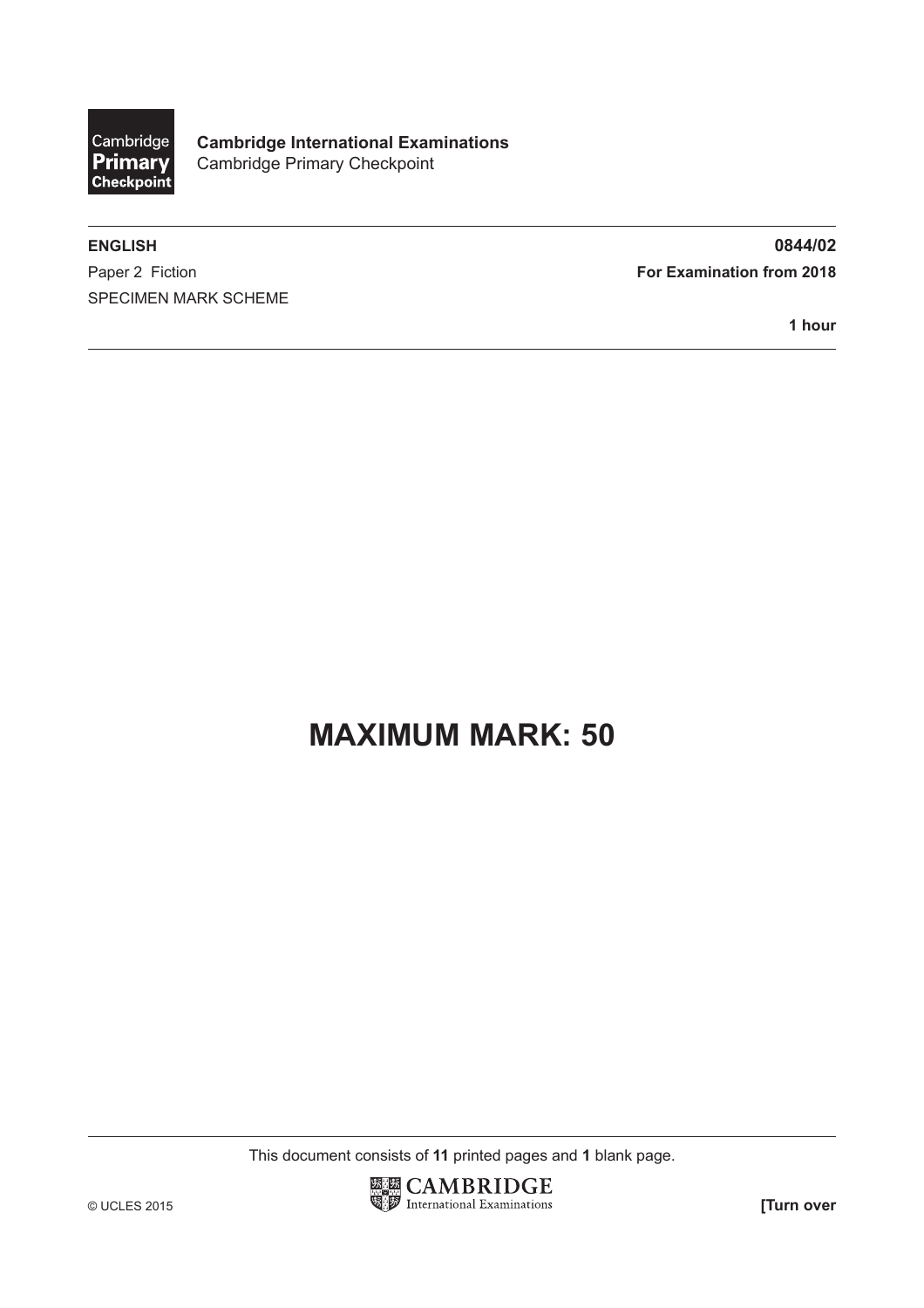The Cambridge Primary Checkpoint reporting strand and sub-strand is shown for each question.

The Reading reporting strand has four sub-strands:

- Rx Explicit meaning
- Ri Implicit meaning
- Rw Language and structure of a text
- Rv Purpose and viewpoint

The Writing reporting strand has four sub-strands:

- Wa Content/ purpose and audience
- Wt Text structure
- Wp Sentence structure
- Ws Spelling

## **Section A: Reading**

| <b>Question</b> | <b>Answer</b>                                                                                                   | <b>Marks</b> |
|-----------------|-----------------------------------------------------------------------------------------------------------------|--------------|
|                 | At the beginning of the story, what does the narrator think the crowd of<br>people on the beach are looking at? |              |
|                 | Award 1 mark for the following:                                                                                 |              |
|                 | (lots of / a lot of) fish.<br>$\bullet$                                                                         |              |
|                 | Do not accept 'the fisherman' or 'the fisherman's boat'.                                                        |              |
|                 | Rx                                                                                                              |              |

| <b>Question</b> | <b>Answer</b>                                                                                                                                                            | <b>Marks</b> |
|-----------------|--------------------------------------------------------------------------------------------------------------------------------------------------------------------------|--------------|
| $\overline{2}$  | Why does the crowd create 'a great commotion on the beach'?                                                                                                              |              |
|                 | Award 1 mark for an answer which recognises that the crowd causes a 'great<br>commotion' because of the size of the turtle OR the fact it has been captured,<br>$e.g.$ : |              |
|                 | there is a huge turtle<br>a turtle has been caught.<br>$\bullet$                                                                                                         |              |
|                 | Do not accept 'there is a turtle on the beach' without further elaboration.                                                                                              |              |
|                 | <b>Rx</b>                                                                                                                                                                |              |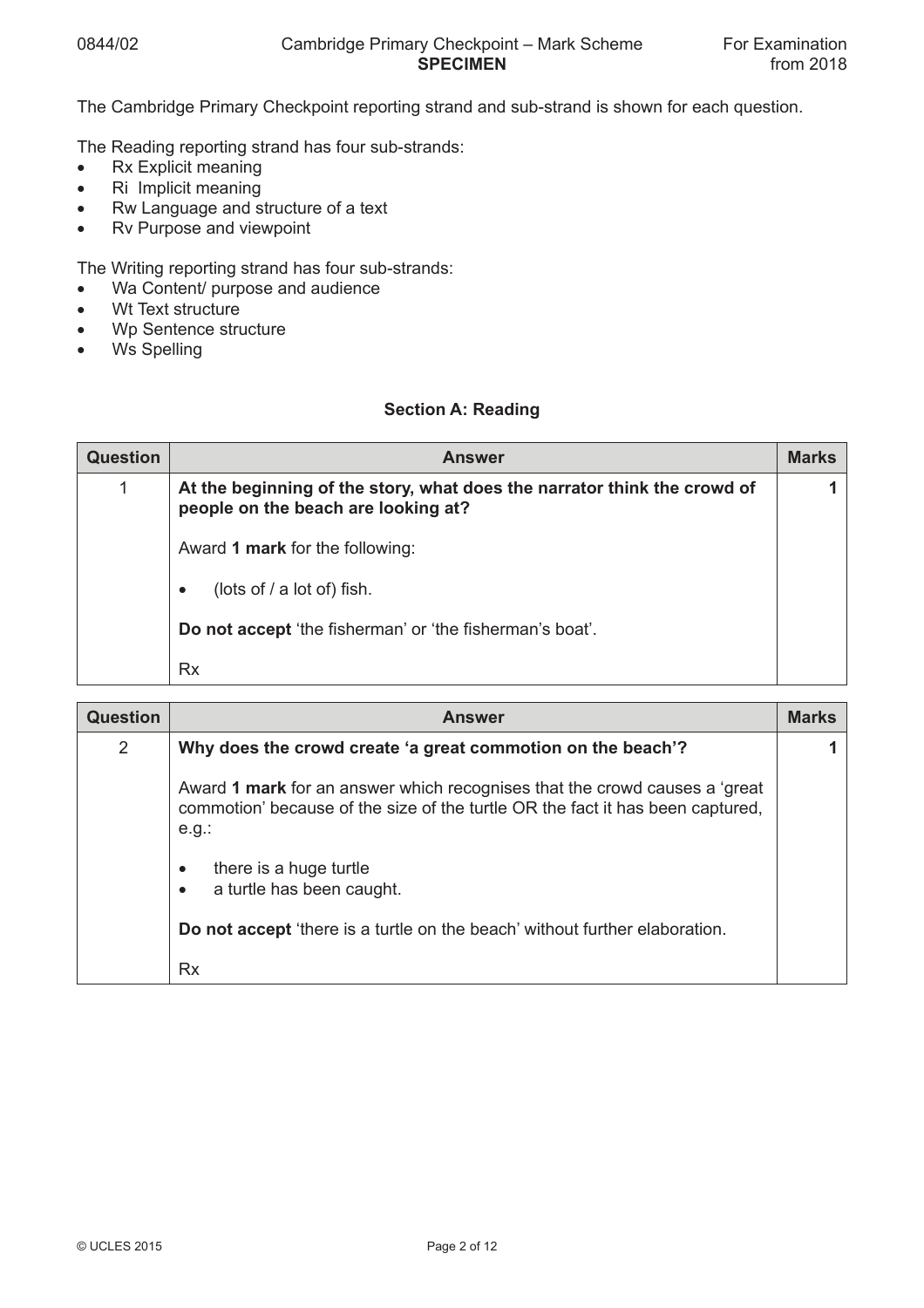| <b>Question</b> | <b>Answer</b>                                                                                                                                                                                                                                                                                                                                                                             | <b>Marks</b> |
|-----------------|-------------------------------------------------------------------------------------------------------------------------------------------------------------------------------------------------------------------------------------------------------------------------------------------------------------------------------------------------------------------------------------------|--------------|
| 3               | How does the narrator help the reader to understand the size of the<br>turtle?                                                                                                                                                                                                                                                                                                            |              |
|                 | Award 1 mark for an answer that identifies the relevant quotation and links it<br>to deliberate use by the narrator, e.g.:                                                                                                                                                                                                                                                                |              |
|                 | by saying if it had been the right way up, a tall man could have sat on its<br>$\bullet$<br>back without his feet touching the ground<br>the narrator explains it was so big that if a tall man sat on it, his feet<br>$\bullet$<br>wouldn't touch the ground<br>he helps the reader to understand by telling you a tall man could go on its<br>$\bullet$<br>back with his feet dangling. |              |
|                 | Do not accept quotation or paraphrase of the relevant quotation without<br>reference to deliberate use by the narrator.                                                                                                                                                                                                                                                                   |              |
|                 | <b>Rx</b>                                                                                                                                                                                                                                                                                                                                                                                 |              |

| <b>Question</b> | <b>Answer</b>                                                                             | <b>Marks</b> |
|-----------------|-------------------------------------------------------------------------------------------|--------------|
| 4               | Which two statements about the turtle up to line 31 are TRUE?                             |              |
|                 | Award 1 mark each for correctly identifying the following, up to a maximum of<br>2 marks: |              |
|                 | it is older than anyone there.<br>$\bullet$<br>its head is moving around.<br>٠            |              |
|                 | Do not accept answers where more than two options have been ticked.                       |              |
|                 | Boxes 1 and 4 should be ticked.                                                           |              |
|                 | Rx                                                                                        |              |

| <b>Question</b> | <b>Answer</b>                                                                                                 | <b>Marks</b> |
|-----------------|---------------------------------------------------------------------------------------------------------------|--------------|
| 5               | Suggest two reasons why the fisherman is holding the rope tightly?                                            |              |
|                 | Award 1 mark for an answer linked to each of the following reasons, up to a<br>maximum of 2 marks:            |              |
|                 | to stop the turtle from escaping, e.g.: so the turtle doesn't get away/he<br>thinks the turtle might run away |              |
|                 | to show the turtle is his                                                                                     |              |
|                 | because he is proud of catching the turtle.<br>$\bullet$                                                      |              |
|                 | Ri                                                                                                            |              |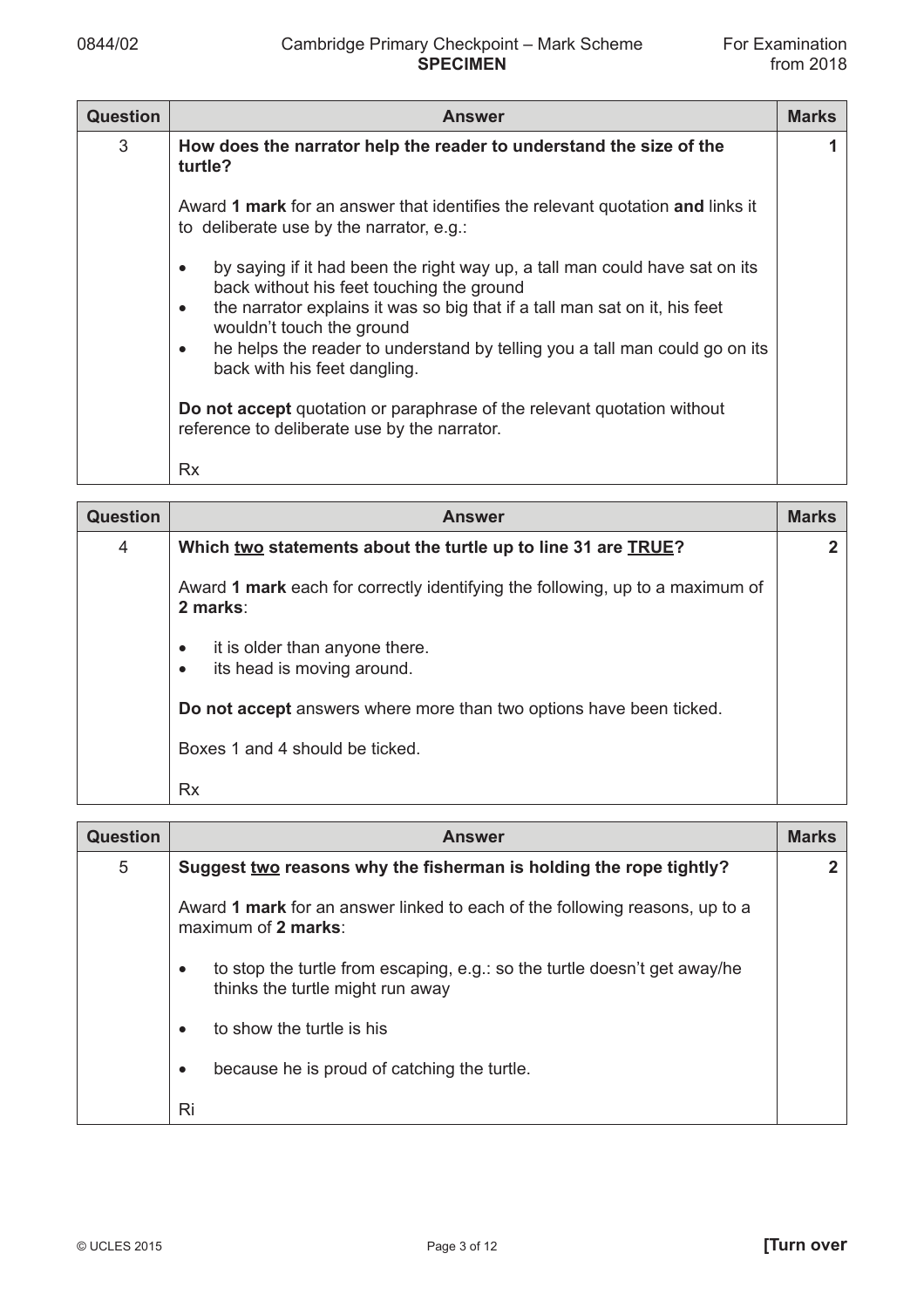| <b>Question</b> | <b>Answer</b>                                                                     | <b>Marks</b> |
|-----------------|-----------------------------------------------------------------------------------|--------------|
| 6               | Give two quotations from lines 1–14 that show the narrator admires the<br>turtle. | 2            |
|                 | Award 1 mark for each correct quotation:                                          |              |
|                 | 'But what a turtle it was'                                                        |              |
|                 | '(It was a) magnificent creature'                                                 |              |
|                 | Ri                                                                                |              |

| <b>Question</b> | <b>Answer</b>                                                  | <b>Marks</b> |
|-----------------|----------------------------------------------------------------|--------------|
|                 | Give one word from lines 16-22 which means the same as scared. |              |
|                 | Award 1 mark for the following:                                |              |
|                 | alarmed.                                                       |              |
|                 | Rx                                                             |              |

| <b>Question</b> | <b>Answer</b>                                                              | <b>Marks</b> |
|-----------------|----------------------------------------------------------------------------|--------------|
| 8               | What is the narrator's opinion of what is happening on the beach?          |              |
|                 | Award 1 mark for correctly identifying:                                    |              |
|                 | The narrator thinks the crowd should show the turtle respect.<br>$\bullet$ |              |
|                 | Do not accept answers where more than one box has been ticked.             |              |
|                 | Box 4 should be ficked.                                                    |              |
|                 | Rv                                                                         |              |

| <b>Question</b> | <b>Answer</b>                                       | <b>Marks</b> |
|-----------------|-----------------------------------------------------|--------------|
| 9               | Explain in your own words what this sentence means. |              |
|                 | Award 1 mark for the following point:               |              |
|                 | the crowd stopped / was still.                      |              |
|                 | <b>Rw</b>                                           |              |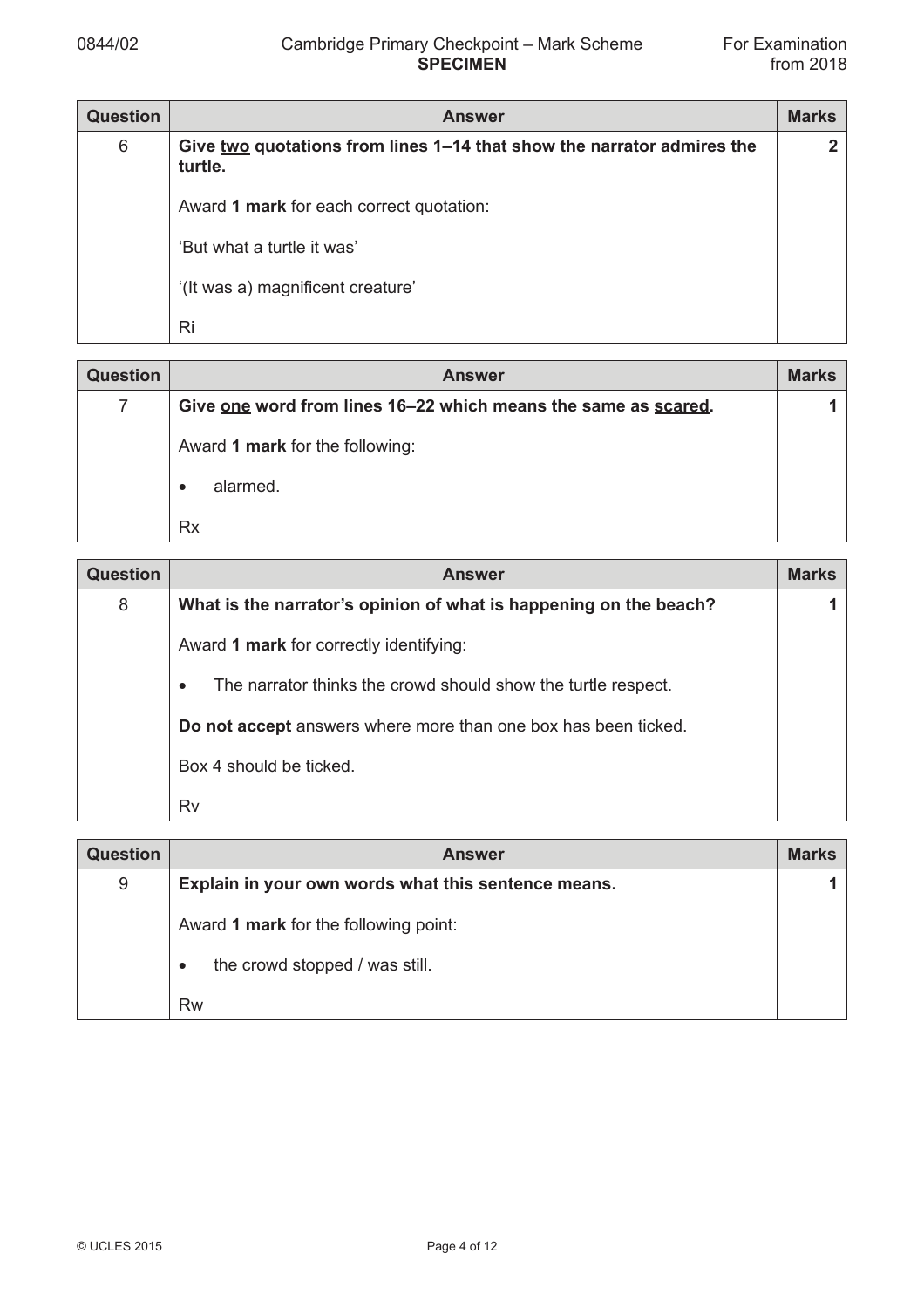| <b>Question</b> | <b>Answer</b>                                                                                                                                                                                                                                                                                                                                                                                                                                                      | <b>Marks</b> |
|-----------------|--------------------------------------------------------------------------------------------------------------------------------------------------------------------------------------------------------------------------------------------------------------------------------------------------------------------------------------------------------------------------------------------------------------------------------------------------------------------|--------------|
| 10              | Give three ways the writer builds up tension in these lines.                                                                                                                                                                                                                                                                                                                                                                                                       | 3            |
|                 | Award 1 mark each for any of the following, up to a maximum of 3 marks:                                                                                                                                                                                                                                                                                                                                                                                            |              |
|                 | short sentences<br>$\bullet$<br>use of 'Suddenly'<br>٠<br>use of personification<br>$\bullet$<br>we don't know who is screaming at first<br>$\bullet$<br>repetition of the word 'No'<br>$\bullet$<br>use of hyphens to extend No-o-o-o-o<br>$\bullet$<br>use of exclamation marks<br>٠<br>use of the reactions of the crowd<br>٠<br>use of dramatic verbs like 'screamed' / 'froze'<br>use of dramatic / exciting words like 'high-pitched', 'froze'.<br>$\bullet$ |              |
|                 | Rw                                                                                                                                                                                                                                                                                                                                                                                                                                                                 |              |

| <b>Question</b> | <b>Answer</b>                                                     | <b>Marks</b> |
|-----------------|-------------------------------------------------------------------|--------------|
| 11              | Why does the writer use the word 'threw' in these lines?          |              |
|                 | Award one mark for correctly identifying:                         |              |
|                 | to emphasise that the boy is angry and upset.<br>$\bullet$        |              |
|                 | Do not accept answers where more than one option has been ticked. |              |
|                 | Box 1 should be ficked.                                           |              |
|                 | <b>Rw</b>                                                         |              |

| <b>Question</b> | <b>Answer</b>                                                                     | <b>Marks</b> |
|-----------------|-----------------------------------------------------------------------------------|--------------|
| 12(a)           | 'He stood small and erect, facing the crowd, his eyes shining like two<br>stars.' |              |
|                 | What is 'shining like two stars' an example of?                                   |              |
|                 | Award 1 mark for correctly identifying:                                           |              |
|                 | simile<br>$\bullet$                                                               |              |
|                 | Do not accept answers where more than one option has been ticked.                 |              |
|                 | Box 4 should be ticked.                                                           |              |
|                 | Rw                                                                                |              |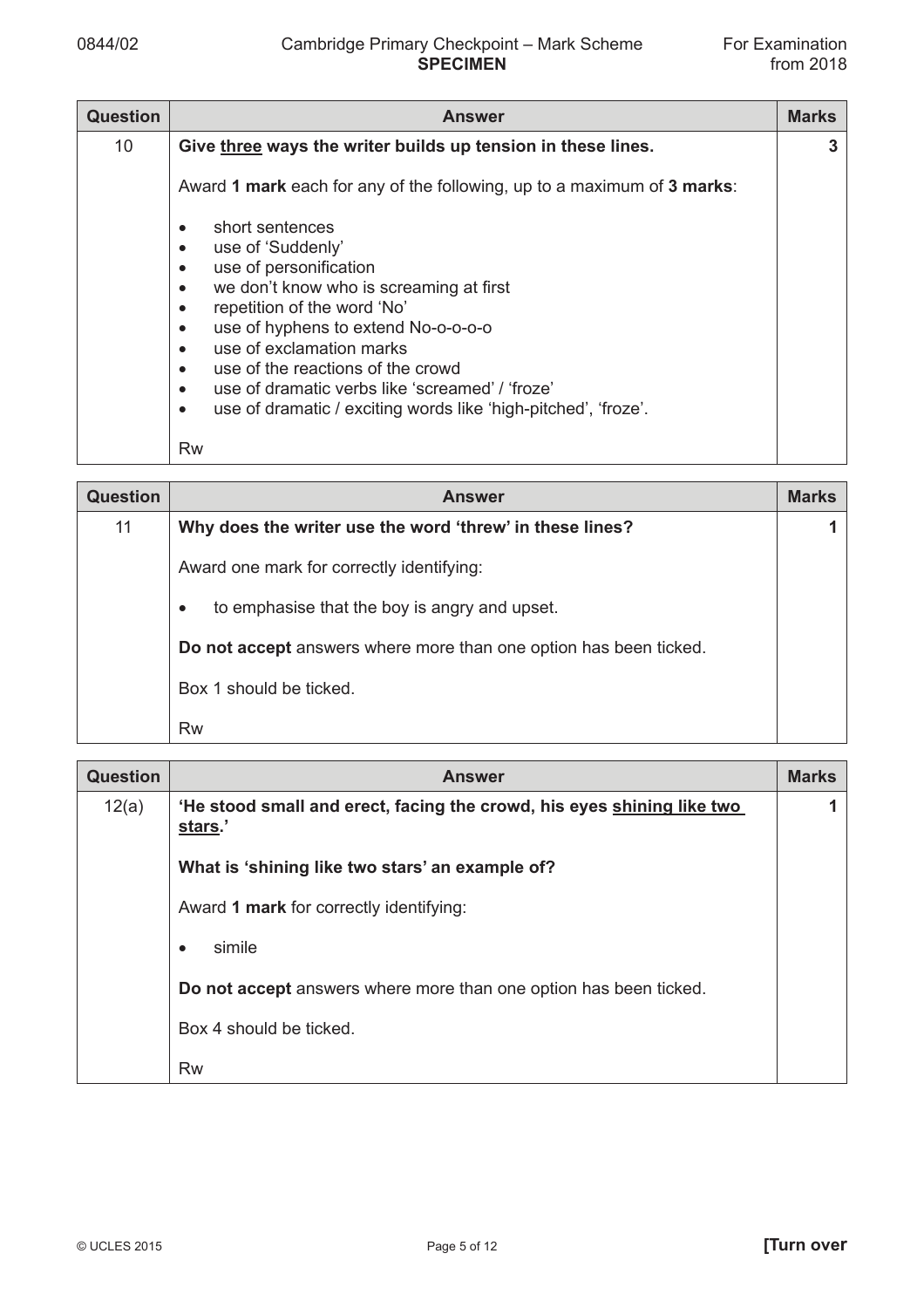| <b>Question</b> | <b>Answer</b>                                                                                                                                                                                                                                                                      | <b>Marks</b> |
|-----------------|------------------------------------------------------------------------------------------------------------------------------------------------------------------------------------------------------------------------------------------------------------------------------------|--------------|
| 12(b)           | Explain in your own words what 'shining like two stars' means.                                                                                                                                                                                                                     |              |
|                 | Award 1 mark for an answer that recognises 'shining like two stars' suggests<br>his eyes are very bright, e.g.:                                                                                                                                                                    |              |
|                 | his eyes are flashing<br>$\bullet$<br>his eyes are glittering.<br>$\bullet$                                                                                                                                                                                                        |              |
|                 | Accept other synonyms for 'bright' which are appropriate in the context,<br>i.e. refer to the boy's eyes being bright, reflecting his passion or anger but<br>not suggesting he is happy. For example, 'dazzling' or 'brilliant' would be<br>acceptable; 'twinkling' would not be. |              |
|                 | <b>Rw</b>                                                                                                                                                                                                                                                                          |              |

| <b>Question</b> | <b>Answer</b>                                                                                                                                                                           | <b>Marks</b> |
|-----------------|-----------------------------------------------------------------------------------------------------------------------------------------------------------------------------------------|--------------|
| 13              | Why is the father embarrassed by his son?                                                                                                                                               |              |
|                 | Award 1 mark for an answer which recognises that the father is embarrassed<br>for <b>one</b> of the following reasons:                                                                  |              |
|                 | his son was shouting at the crowd, e.g.: because the boy is shouting in<br>٠<br>public/everyone is looking at the boy                                                                   |              |
|                 | he was a child making a scene in front of all the adults, e.g.: he is just a<br>$\bullet$<br>child shouting at grownups/the boy is shouting and is young compared<br>with everyone else |              |
|                 | he is making a fuss about an animal, e.g.: it's just a turtle he is shouting<br>$\bullet$<br>about/the boy's view is different from everyone else's.                                    |              |
|                 | <b>Do not accept</b> 'the boy is crazy about animals' or 'he was shouting' without<br>further elaboration.                                                                              |              |
|                 | Ri                                                                                                                                                                                      |              |

| <b>Question</b> | <b>Answer</b>                                                                              | <b>Marks</b> |
|-----------------|--------------------------------------------------------------------------------------------|--------------|
| 14              | What do these sentences suggest about the way the turtle feels at the<br>end of the story? |              |
|                 | Award 1 mark for one of the following:                                                     |              |
|                 | The turtle feels:                                                                          |              |
|                 | calm/peaceful/less agitated<br>٠                                                           |              |
|                 | safe/protected/secure<br>$\bullet$                                                         |              |
|                 | comforted/looked after/reassured.<br>$\bullet$                                             |              |
|                 | Ri                                                                                         |              |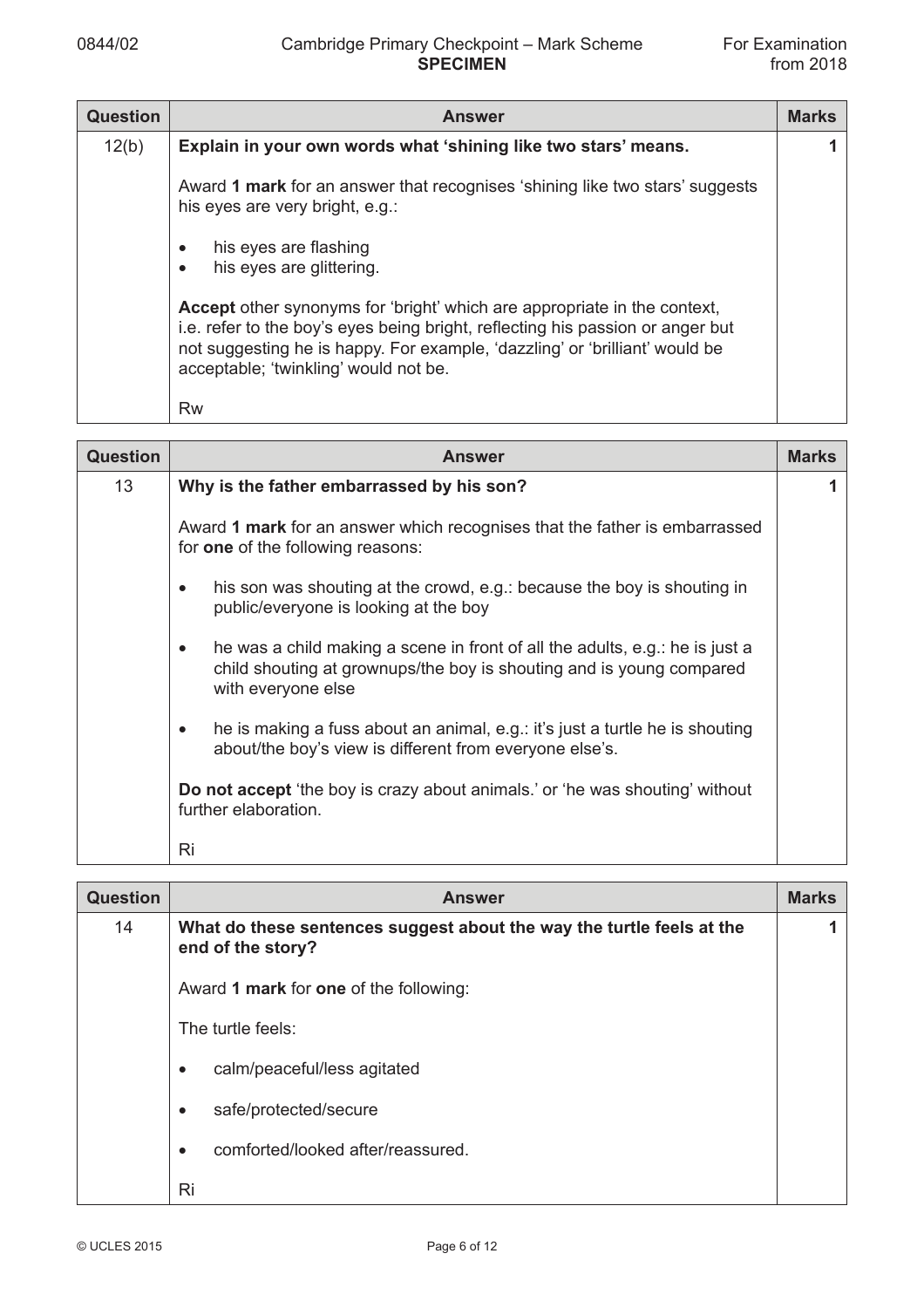| <b>Question</b> | <b>Answer</b>                                                                                                                               |                                                                                                                                          | <b>Marks</b> |
|-----------------|---------------------------------------------------------------------------------------------------------------------------------------------|------------------------------------------------------------------------------------------------------------------------------------------|--------------|
| 15              | Explain in your own words two different things you learn about the<br>boy's character from what he does in the story.                       |                                                                                                                                          |              |
|                 | Award 1 mark for each explanation of an aspect of the boy's character,<br>accompanied by a relevant reference to what he does in the story. |                                                                                                                                          |              |
|                 | The reference may be a direct quotation, a paraphrase or an explanation.                                                                    |                                                                                                                                          |              |
|                 | Aspect of character                                                                                                                         | Reference to what the boy does in the story                                                                                              |              |
|                 | brave / daring / bold /<br>defiant                                                                                                          | he stood up to/dared speak to a crowd of adults<br>'You're horrible and cruel! All of you!'<br>he told a crowd of adults they were cruel |              |
|                 | gentle / caring                                                                                                                             | 'Please let him go.'<br>he whispered soft words to the turtle                                                                            |              |
|                 | passionate                                                                                                                                  | the boy dropped to his knees<br>he flung his arms around the wrinkled neck.<br>he screamed 'You're horrible and cruel! All of<br>you!'   |              |
|                 | single-minded /<br>determined                                                                                                               | he was pulling the man along<br>he stood small and erect<br>he stood his ground in front of the adults                                   |              |
|                 | fearless                                                                                                                                    | he is not scared of the turtle<br>he approached the giant turtle<br>he stood up to/dared speak to a crowd of adults                      |              |
|                 | Accept other relevant references linked to each aspect of character.                                                                        |                                                                                                                                          |              |
|                 | Do not accept the same reference more than once.                                                                                            |                                                                                                                                          |              |
|                 | Ri                                                                                                                                          |                                                                                                                                          |              |

| <b>Question</b> | <b>Answer</b>                                                                     | <b>Marks</b> |
|-----------------|-----------------------------------------------------------------------------------|--------------|
| 16              | Write one sentence from the text that shows the narrator's opinion of<br>the boy. |              |
|                 | Award 1 mark for the following sentence:                                          |              |
|                 | 'He was magnificent!'<br>$\bullet$                                                |              |
|                 | <b>Accept</b> the sentence without an exclamation mark.                           |              |
|                 | Rv                                                                                |              |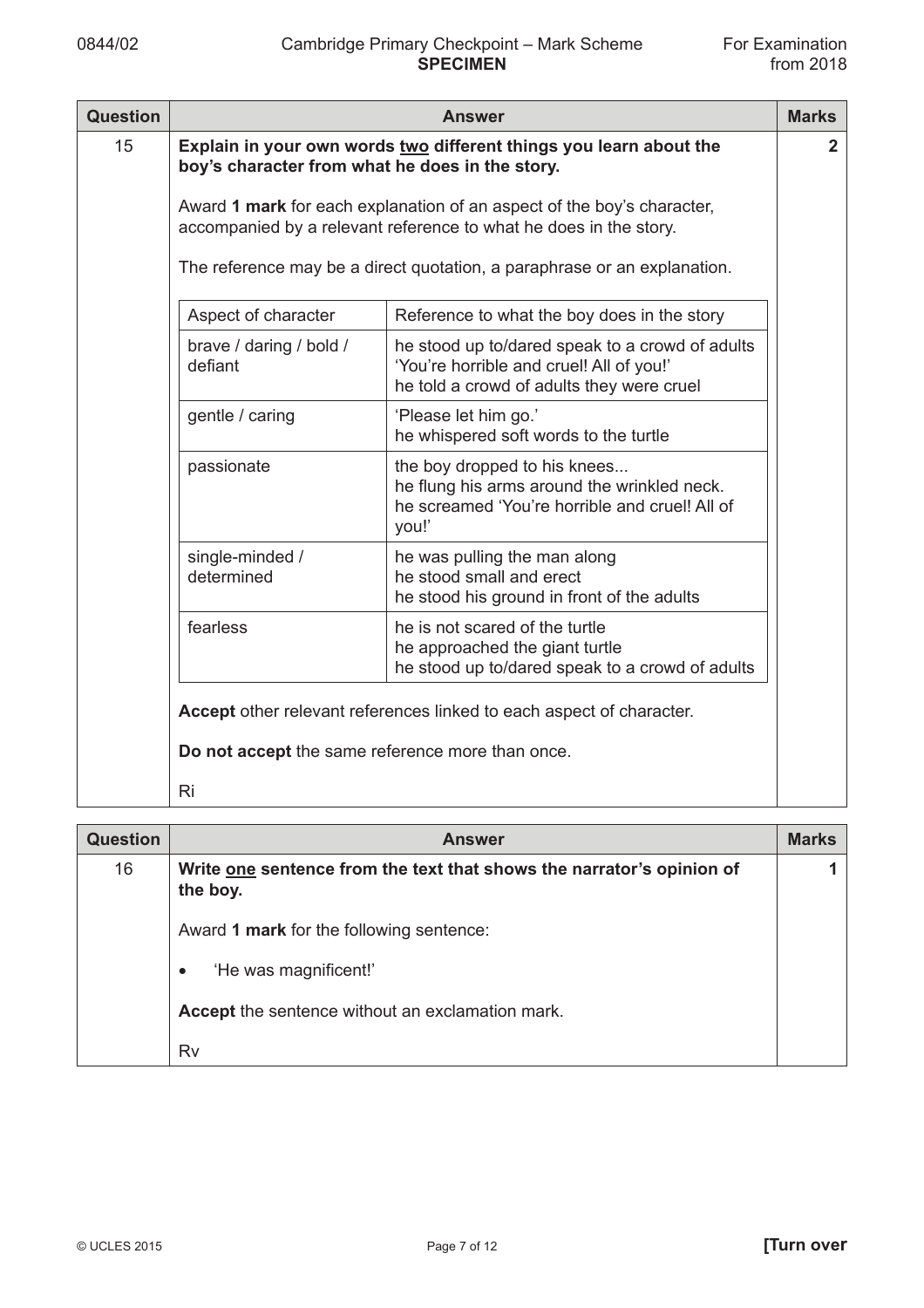| <b>Question</b> | <b>Answer</b>                                                                                                                                                                                                                                                                                                                                                                        | <b>Marks</b> |
|-----------------|--------------------------------------------------------------------------------------------------------------------------------------------------------------------------------------------------------------------------------------------------------------------------------------------------------------------------------------------------------------------------------------|--------------|
| 17              | Give two ways the story would be different if it was written from the<br>point of view of the boy.                                                                                                                                                                                                                                                                                   |              |
|                 | Award 1 mark each for any of the following, up to a maximum of 2 marks:                                                                                                                                                                                                                                                                                                              |              |
|                 | "I" would refer to the boy not the narrator<br>٠<br>we would know the boy's feelings/thoughts<br>$\bullet$<br>the action would be limited to only what involves the boy/you wouldn't<br>$\bullet$<br>know what happened before the boy arrived.<br>there would be no description of what the boy looked like<br>٠<br>there would be no comments/opinions about the boy.<br>$\bullet$ |              |
|                 | Rv                                                                                                                                                                                                                                                                                                                                                                                   |              |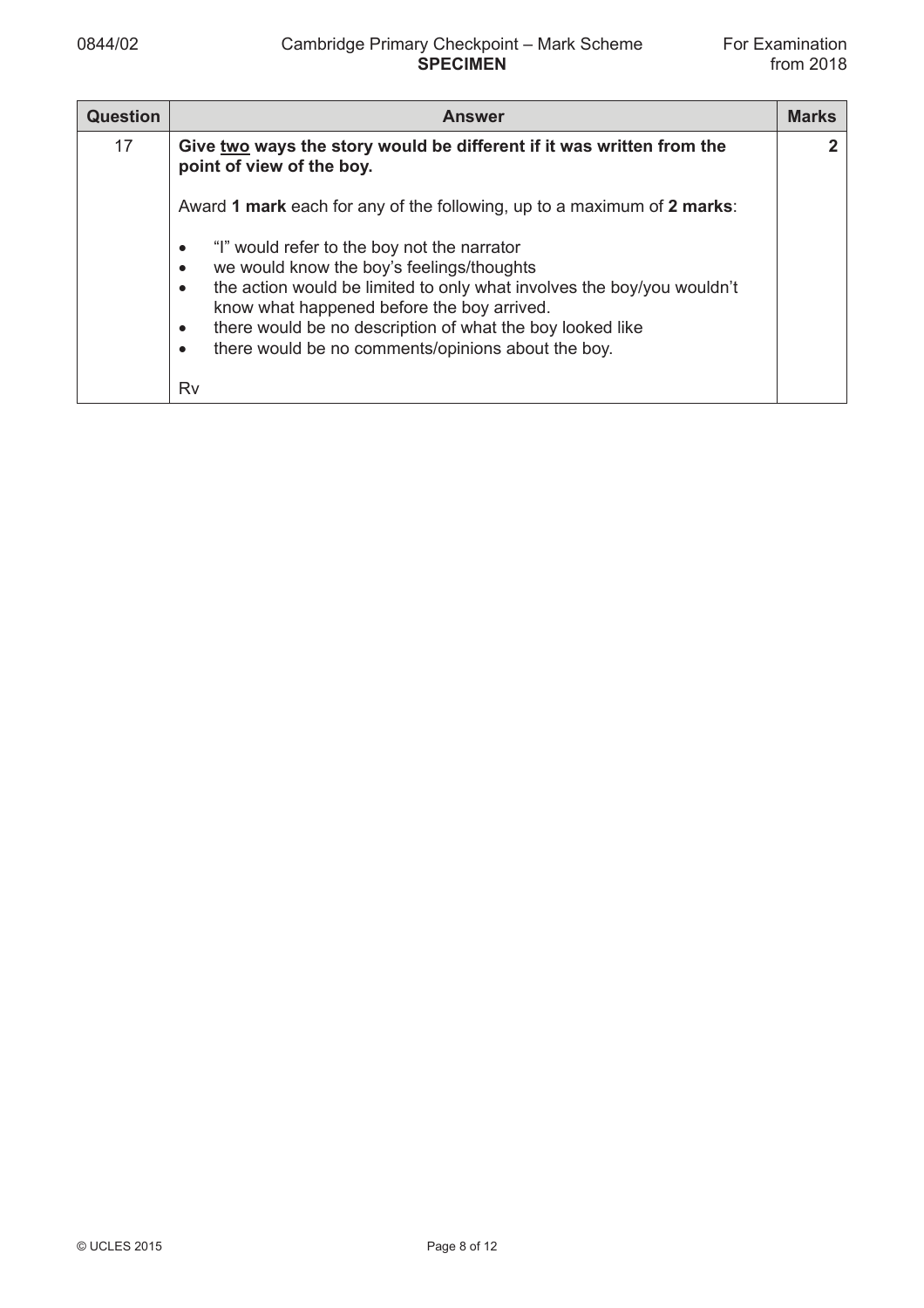## **Section B: Writing**

| <b>Question</b>                                                                                                                                                                                                                                                                                                                                                                                                              | <b>Answer</b>                                                                                                                                                                                                                                                                                                                     | <b>Marks</b>   |
|------------------------------------------------------------------------------------------------------------------------------------------------------------------------------------------------------------------------------------------------------------------------------------------------------------------------------------------------------------------------------------------------------------------------------|-----------------------------------------------------------------------------------------------------------------------------------------------------------------------------------------------------------------------------------------------------------------------------------------------------------------------------------|----------------|
| Notes to markers                                                                                                                                                                                                                                                                                                                                                                                                             |                                                                                                                                                                                                                                                                                                                                   |                |
| Use the marking grids on the next two pages.<br>$\bullet$<br>Marking should always begin from the lowest mark in each column and work upward.<br>$\bullet$<br>A 'best fit' judgement should be made in judging first in which box to place the response and<br>$\bullet$<br>then, within that box, which mark is appropriate.<br>The lower mark within a box should be given if some the criteria have been met but not all. |                                                                                                                                                                                                                                                                                                                                   |                |
| 18                                                                                                                                                                                                                                                                                                                                                                                                                           | Read the next part of the story.                                                                                                                                                                                                                                                                                                  |                |
| turtle.                                                                                                                                                                                                                                                                                                                                                                                                                      | All eyes turned to the boy and the now calm turtle. The pair seemed to be caught in<br>silent conversation. The fisherman was having none of it, however. He began pulling<br>the turtle towards the hotel.<br>'Wait,' cried the boy's father.<br>Now continue the story yourself to explain what happens next to the boy and the |                |
| 18                                                                                                                                                                                                                                                                                                                                                                                                                           | The event described should happen immediately after the extract and should<br>be about the turtle. Content, purpose and audience. (Wa)                                                                                                                                                                                            | 8              |
|                                                                                                                                                                                                                                                                                                                                                                                                                              | Text structure and organisation. (Wt)                                                                                                                                                                                                                                                                                             | $\overline{7}$ |
|                                                                                                                                                                                                                                                                                                                                                                                                                              | Sentence structure and punctuation. (Wp)                                                                                                                                                                                                                                                                                          | 7              |
|                                                                                                                                                                                                                                                                                                                                                                                                                              | Spelling (Ws)                                                                                                                                                                                                                                                                                                                     | 3              |
| [Total 25]                                                                                                                                                                                                                                                                                                                                                                                                                   |                                                                                                                                                                                                                                                                                                                                   |                |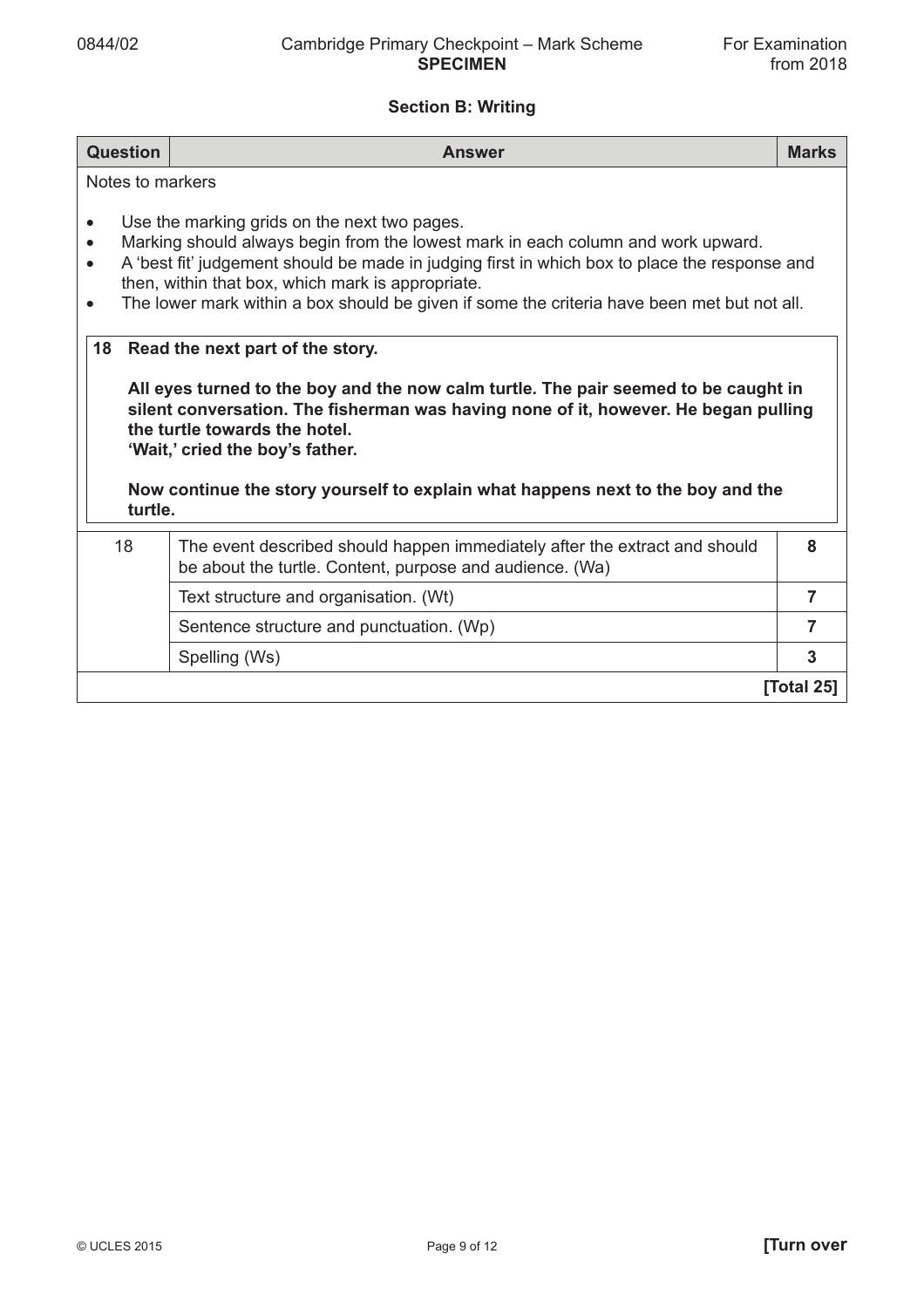| Content, purpose and audience (Wa)<br>8 marks                                                                                            | <b>Spelling (Ws)</b><br>3 marks                                                                                                                       |              |
|------------------------------------------------------------------------------------------------------------------------------------------|-------------------------------------------------------------------------------------------------------------------------------------------------------|--------------|
| The content is relevant and developed with imaginative<br>detail using a variety of techniques, e.g. imagery and<br>figurative language. |                                                                                                                                                       |              |
| Features of the genre, if required, are clearly established.                                                                             |                                                                                                                                                       |              |
| Uses adventurous and precise vocabulary.                                                                                                 |                                                                                                                                                       |              |
| Characterisation is shown through actions and reactions<br>during the story.                                                             |                                                                                                                                                       |              |
| A clear, consistent relationship between writer and reader<br>is established and controlled.                                             |                                                                                                                                                       |              |
| Narrative viewpoint is clear, with the style established to<br>engage the reader's interest throughout.<br>$7 - 8$                       |                                                                                                                                                       |              |
| Relevant content with some detail developed using<br>deliberate choices of vocabulary for the task.                                      |                                                                                                                                                       |              |
| The main features of the genre are evident.                                                                                              |                                                                                                                                                       |              |
| Characters are well described with actions linked to key<br>events.                                                                      |                                                                                                                                                       |              |
| A clear relationship between the writer and the reader is<br>established in parts of the story, which engages the reader.                |                                                                                                                                                       |              |
| Straightforward viewpoint, with a generally appropriate and<br>consistent style.<br>$5 - 6$                                              |                                                                                                                                                       |              |
| Content is straightforward with an appropriate balance, e.g.<br>speech, action and description.                                          |                                                                                                                                                       |              |
| Vocabulary is simple, with some choices to create interest.                                                                              | Spelling is generally correct throughout. (There may be                                                                                               |              |
| At least one event is described.                                                                                                         | occasional phonetically plausible attempts at complex<br>words.)                                                                                      |              |
| General features of the genre, if required, are shown.                                                                                   | Correct spelling of most, not all, polysyllabic words                                                                                                 |              |
| Some attempt is made to engage the reader.                                                                                               | e.g. appear, information, making, possible, probably,<br>wondering.                                                                                   |              |
| $3 - 4$                                                                                                                                  |                                                                                                                                                       | 3            |
| Ideas are mostly relevant to the narrative, which has a<br>simple plot.                                                                  | Spelling of common words, including polysyllabic and<br>compound words, is generally accurate, e.g. another,<br>around, because, anything, something. |              |
| The vocabulary is simple and relevant.                                                                                                   | Spelling of plurals and some past and present words is<br>generally accurate, e.g. boxes, clothes, told, stopped,<br>wanted.                          |              |
|                                                                                                                                          |                                                                                                                                                       | 2            |
| $1 - 2$                                                                                                                                  | Spelling of high frequency words is generally correct, e.g.<br>their/there, when, were, what, some, etc.                                              | $\mathbf{1}$ |
| No creditable response.<br>$\mathbf 0$                                                                                                   | No creditable response.                                                                                                                               | 0            |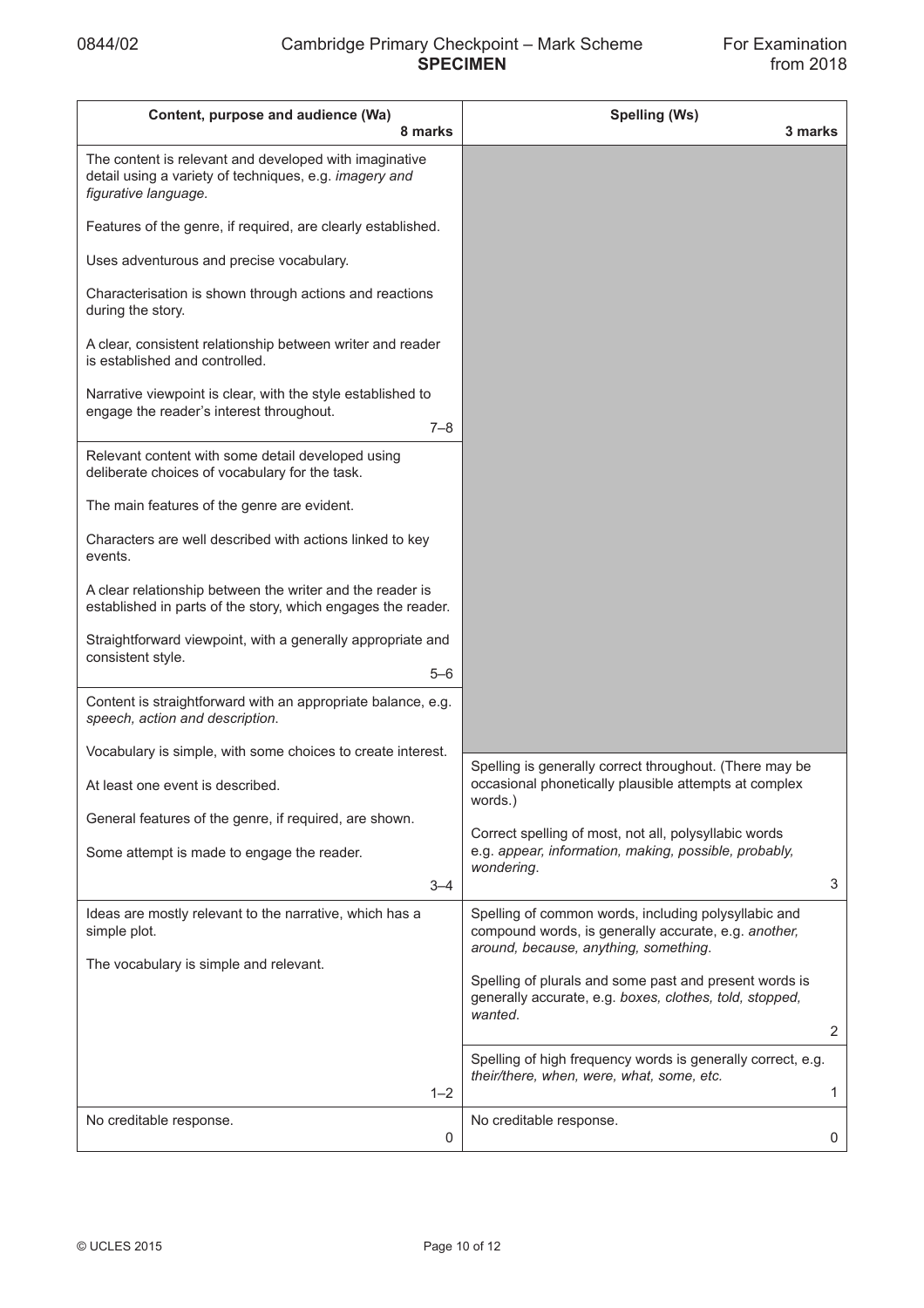| Text structure and organisation (Wt)<br>7 marks                                                                                                                                                                                                                                                                                                                                                 | Sentence structure and punctuation (Wp)<br>7 marks                                                                                                                                                                                                                                                                                                                                                                                                                                       |
|-------------------------------------------------------------------------------------------------------------------------------------------------------------------------------------------------------------------------------------------------------------------------------------------------------------------------------------------------------------------------------------------------|------------------------------------------------------------------------------------------------------------------------------------------------------------------------------------------------------------------------------------------------------------------------------------------------------------------------------------------------------------------------------------------------------------------------------------------------------------------------------------------|
|                                                                                                                                                                                                                                                                                                                                                                                                 |                                                                                                                                                                                                                                                                                                                                                                                                                                                                                          |
| Clear structure with well-organised ideas within<br>paragraphs.<br>Paragraphs are used to structure the narrative e.g. there is<br>an appropriate build up and resolution of the main event,<br>as a refinement of previous box.<br>Chronological or logical links help the development of<br>ideas.<br>Cohesion within paragraphs is achieved using devices<br>such as connectives.<br>$6 - 7$ | Use of complex sentences to provide clarity and emphasis,<br>e.g. by positioning of clauses, using a wide range of<br>connectives (although, meanwhile), varying word order or<br>detailed expansion of phrases.<br>Grammar is almost always accurate throughout the text.<br>Punctuation is used accurately to demarcate sentences<br>and for speech - errors may occur where structures are<br>ambitious.<br>Commas are always used in lists and usually to mark<br>clauses<br>$6 - 7$ |
| Paragraphs are used to help structure the narrative, e.g.<br>signal a change in time, place and/or focus on a different<br>character, where the main idea is usually supported by<br>following sentences.                                                                                                                                                                                       | Some complex sentences are used to create effect, such<br>as using expanded phrases to develop ideas (e.g. noun,<br>adverbial, adjectival, and verb phrases), or a range of<br>connectives (e.g. if, so, because, then).                                                                                                                                                                                                                                                                 |
| Logical sequence with evident but inconsistent attempts to<br>link ideas with fitting openings and closings<br>4–5                                                                                                                                                                                                                                                                              | Grammar in complex sentences is generally correct in<br>terms of tense and verb form.<br>End of sentence punctuation is nearly always accurate<br>throughout the text. Capitalisation is always correct.<br>Speech marks may be used around words spoken but<br>other speech punctuation may not be accurate.<br>Commas are always used in lists and occasionally to mark<br>clauses.<br>4–5                                                                                             |
| Paragraphs/sections are evident with related points<br>together or linked by time sequence.<br>Some attempt is made to sequence relevant ideas logically.                                                                                                                                                                                                                                       | A mix of simple and compound sentences.<br>Compound sentences use simple connectives to join<br>clauses, e.g. and, but.                                                                                                                                                                                                                                                                                                                                                                  |
| Some opening and closing of narrative may be evident.<br>Movement between paragraphs or sections may be<br>disjointed.<br>$2 - 3$                                                                                                                                                                                                                                                               | Generally correct grammar, i.e. subject and verb generally<br>agree. Past and present tense of verbs are generally<br>consistent.<br>Demarcation of straightforward sentences is usually<br>correct. Commas are often used in lists.<br>$2 - 3$                                                                                                                                                                                                                                          |
| Some basic sequencing with story ideas is evident.<br>1<br>No creditable response.                                                                                                                                                                                                                                                                                                              | Mainly simple sentences.<br>Some variation in sentence openings.<br>Generally correct grammar.<br>Simple sentences are usually demarcated accurately, i.e.<br>capital letters and full stops.<br>1<br>No creditable response.                                                                                                                                                                                                                                                            |
| 0                                                                                                                                                                                                                                                                                                                                                                                               | 0                                                                                                                                                                                                                                                                                                                                                                                                                                                                                        |